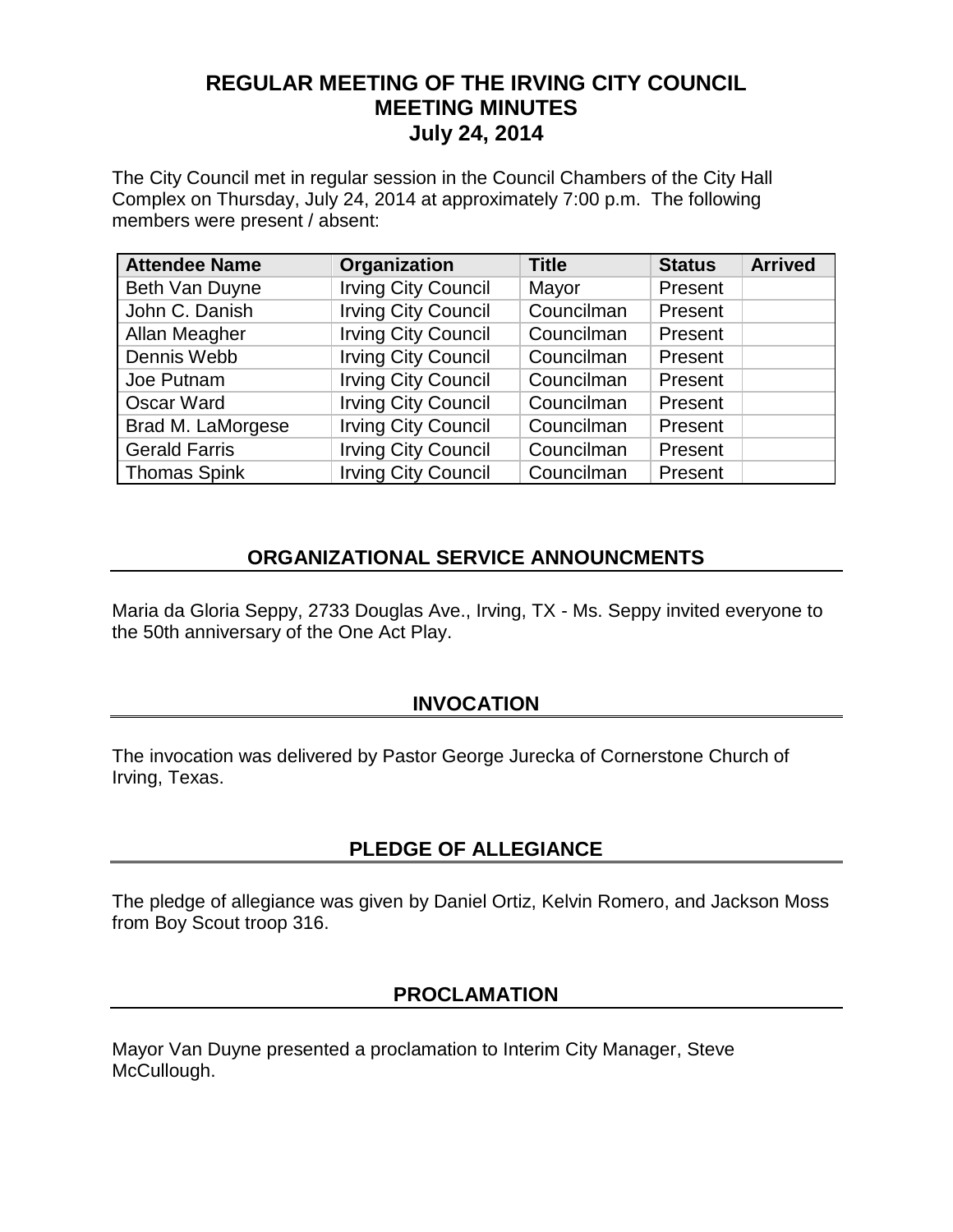Citizens are invited to speak for three (3) minutes on matters relating to City government and on items not listed on the regular agenda.

Rene Castilla, 442 W. Northgate Dr., Irving, TX - Mr. Castilla spoke about the Twin Wells Golf Course and supports keeping it open. He suggested an immediate solution for combating the over-growth of weeds is for the Parks and Recreations department and Twin Wells management to partner together in order to better maintain the grounds.

David Gutierrez, 639 Hartin Cir., Irving, TX - Mr. Gutierrez spoke about the Twin Wells Golf Course, noting it was a diamond in the rough and would like to see the bond money that was voted on put towards making the needed improvements to the golf course.

Sharon Barbosa-Crain, 2608 Alan-a-Dale, Irving, TX - Ms. Barbosa-Crain spoke regarding the budget and items for consideration such as the Twin Wells Golf Course, Texas Musicians Museum, and the potential creation of a Southwest Irving Recreation Center.

Roy Brown, 601 Cox Dr., Irving, TX - Mr. Brown spoke about the Twin Wells Golf Course. He indicated a great demand for this golf course and would like to see it remain open.

David Bennett, 3577 N. Belt Line Rd., #1010, Irving, TX - Mr. Bennett spoke regarding ball room dance and the Olympics.

# **CITY COUNCIL AGENDA**

#### **1 City Operations Update**

Todd Reck, Water Utilities Director, announced that although the news reported that the City of Irving is relaxing its watering restrictions, this information is unfortunately not true. The City is still in stage three watering restrictions.

#### **2 Heritage Crossing Update**

Kevin Kass, Development Services, noted comments and edits have been received on the draft MOU for the redesign of Irving Boulevard and they will be incorporated into the draft MOU. The schematics design drawings have been received for the Texas Musicians Museum and the final construction documents are scheduled to be completed by early October. Big State Fountain Grill is being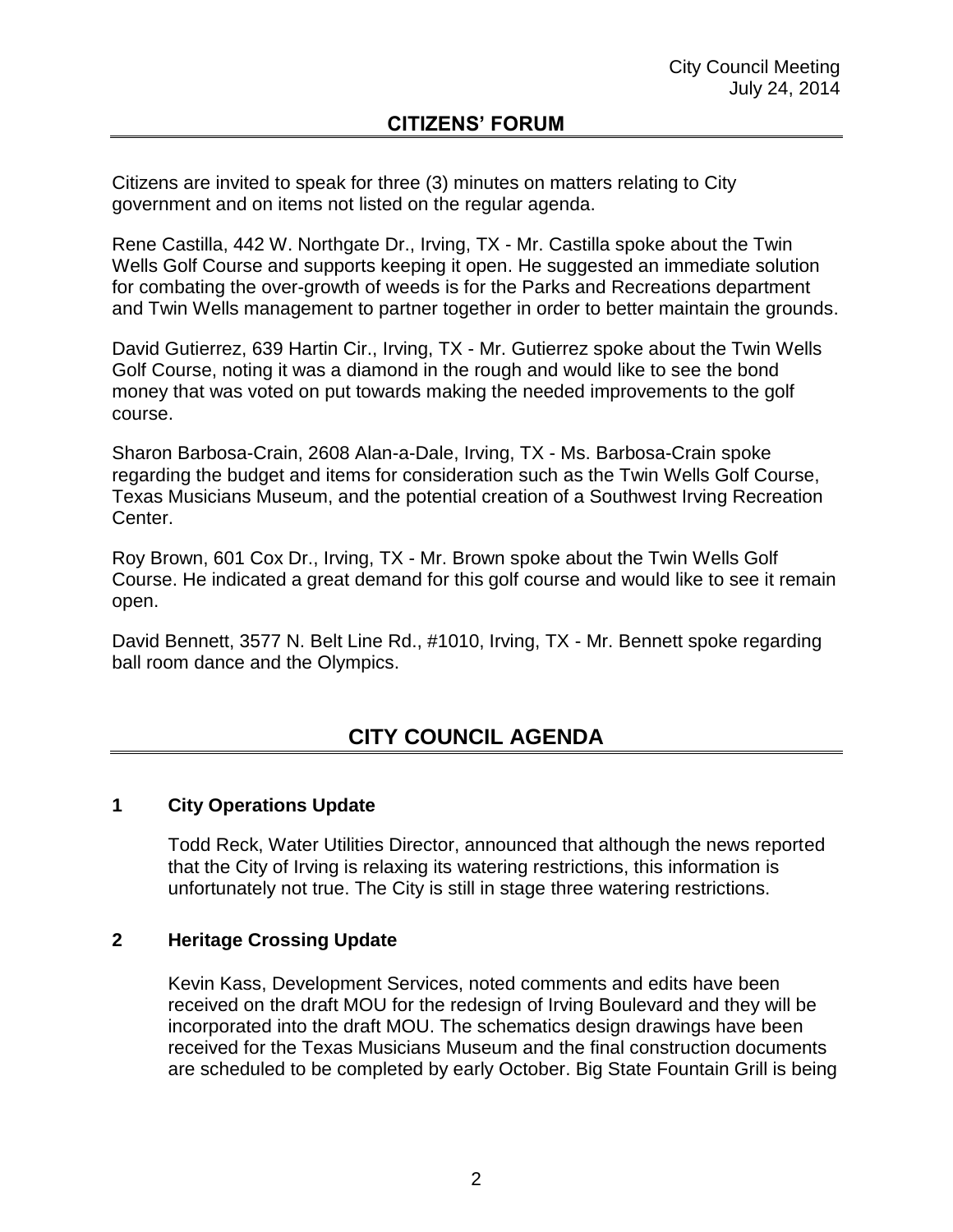renovated and the soft opening should occur in early September. Deep Irving Market Days will be held in September and November.

## **3 Input from Citizens Regarding Ethics Policies**

No one signed up to speak on this item at tonight's meeting.

# **CONSENT AGENDA**

Motioned by Councilman Meagher, seconded by Councilman Ward to approve consent agenda items 4-16.

Motion approved 9-0.

#### **4 Approving Minutes for Wednesday, July 09, 2014**

| <b>RESULT:</b>         | <b>ACCEPTED [UNANIMOUS]</b>                                |
|------------------------|------------------------------------------------------------|
| <b>MOVER:</b>          | Allan Meagher, Councilman                                  |
| <b>SECONDER:</b>       | Oscar Ward, Councilman                                     |
| AYES:<br>Farris, Spink | Van Duyne, Danish, Meagher, Webb, Putnam, Ward, LaMorgese, |

## **5 Approving Minutes for Thursday, July 10, 2014**

| <b>RESULT:</b>         | <b>ACCEPTED [UNANIMOUS]</b>                                |
|------------------------|------------------------------------------------------------|
| <b>MOVER:</b>          | Allan Meagher, Councilman                                  |
| <b>SECONDER:</b>       | Oscar Ward, Councilman                                     |
| AYES:<br>Farris, Spink | Van Duyne, Danish, Meagher, Webb, Putnam, Ward, LaMorgese, |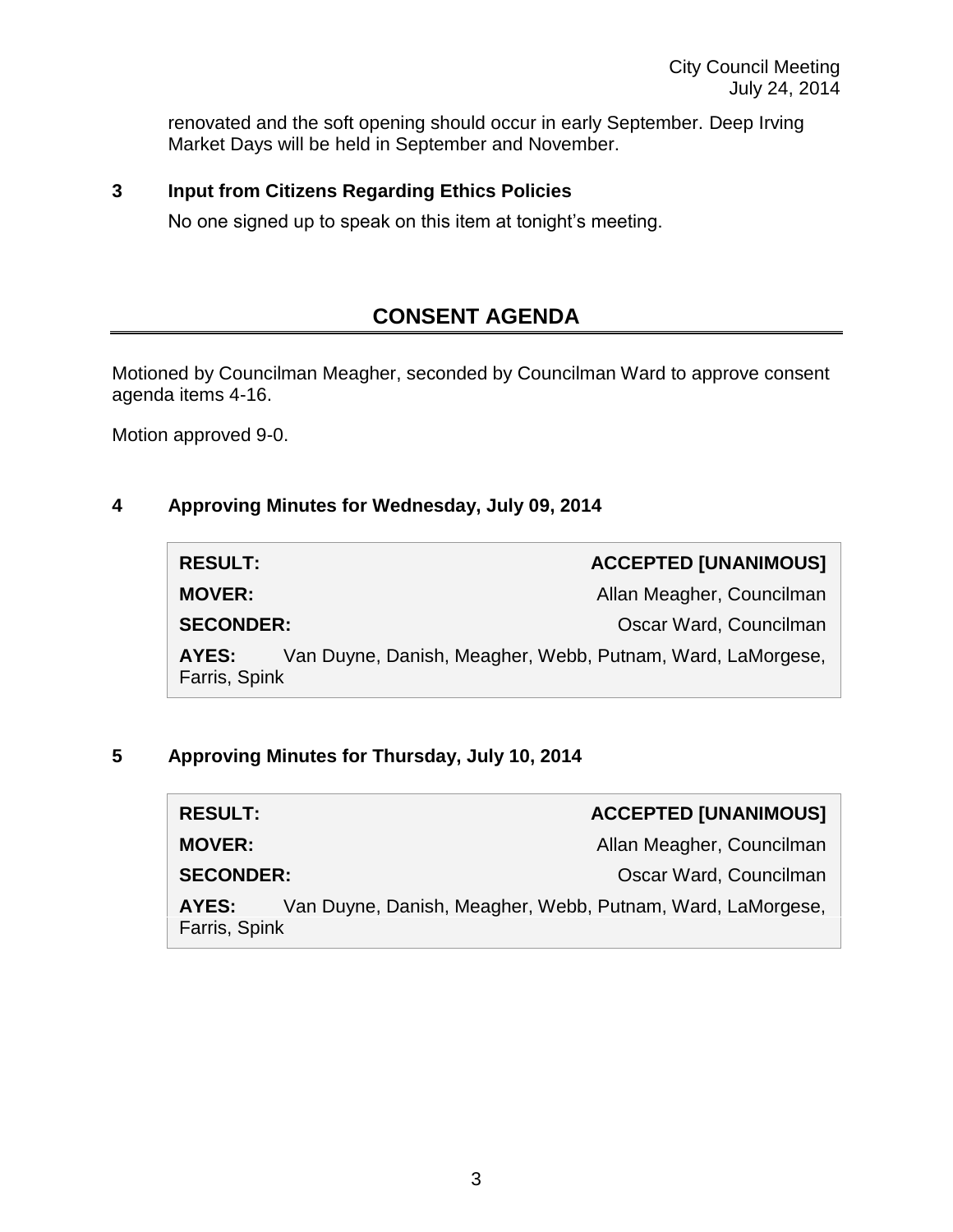**6 Resolution No. RES-2014-241 --** Approving an Interlocal Agreement for Security and Peace Officer Services Between the City of Irving and the Irving Independent School District (IISD) to Maintain the School Resource Officer Program at IISD Campuses. The IISD Will Pay to the City \$903,174.00 to Provide Security and Peace Officer Services to Protect IISD Property and the Safety and Welfare of IISD Students and Personnel.

| <b>RESULT:</b>                                                                       | <b>ADOPTED [UNANIMOUS]</b> |
|--------------------------------------------------------------------------------------|----------------------------|
| <b>MOVER:</b>                                                                        | Allan Meagher, Councilman  |
| <b>SECONDER:</b>                                                                     | Oscar Ward, Councilman     |
| Van Duyne, Danish, Meagher, Webb, Putnam, Ward, LaMorgese,<br>AYES:<br>Farris, Spink |                            |

**7 Resolution No. RES-2014-242 --** Authorizing Staff to Negotiate an Engineering Services Agreement with The Wallace Group, Inc., to Design Water and Wastewater, Storm Drainage, Street Lighting and Paving Plans for the North Shore Development

| <b>RESULT:</b>         |                                                            | <b>ADOPTED [UNANIMOUS]</b> |
|------------------------|------------------------------------------------------------|----------------------------|
| <b>MOVER:</b>          |                                                            | Allan Meagher, Councilman  |
| <b>SECONDER:</b>       |                                                            | Oscar Ward, Councilman     |
| AYES:<br>Farris, Spink | Van Duyne, Danish, Meagher, Webb, Putnam, Ward, LaMorgese, |                            |

**8 Resolution No. RES-2014-243 --** Awarding a Contract to RJN Design Group, Inc., in the Amount of \$346,540.00 for Engineering Services to Design the Sam Hill, Millswood, Hidalgo, LaVida and Las Colinas Country Club Water and Wastewater Improvements Project

| <b>RESULT:</b>         |                                                            | <b>ADOPTED [UNANIMOUS]</b> |
|------------------------|------------------------------------------------------------|----------------------------|
| <b>MOVER:</b>          |                                                            | Allan Meagher, Councilman  |
| <b>SECONDER:</b>       |                                                            | Oscar Ward, Councilman     |
| AYES:<br>Farris, Spink | Van Duyne, Danish, Meagher, Webb, Putnam, Ward, LaMorgese, |                            |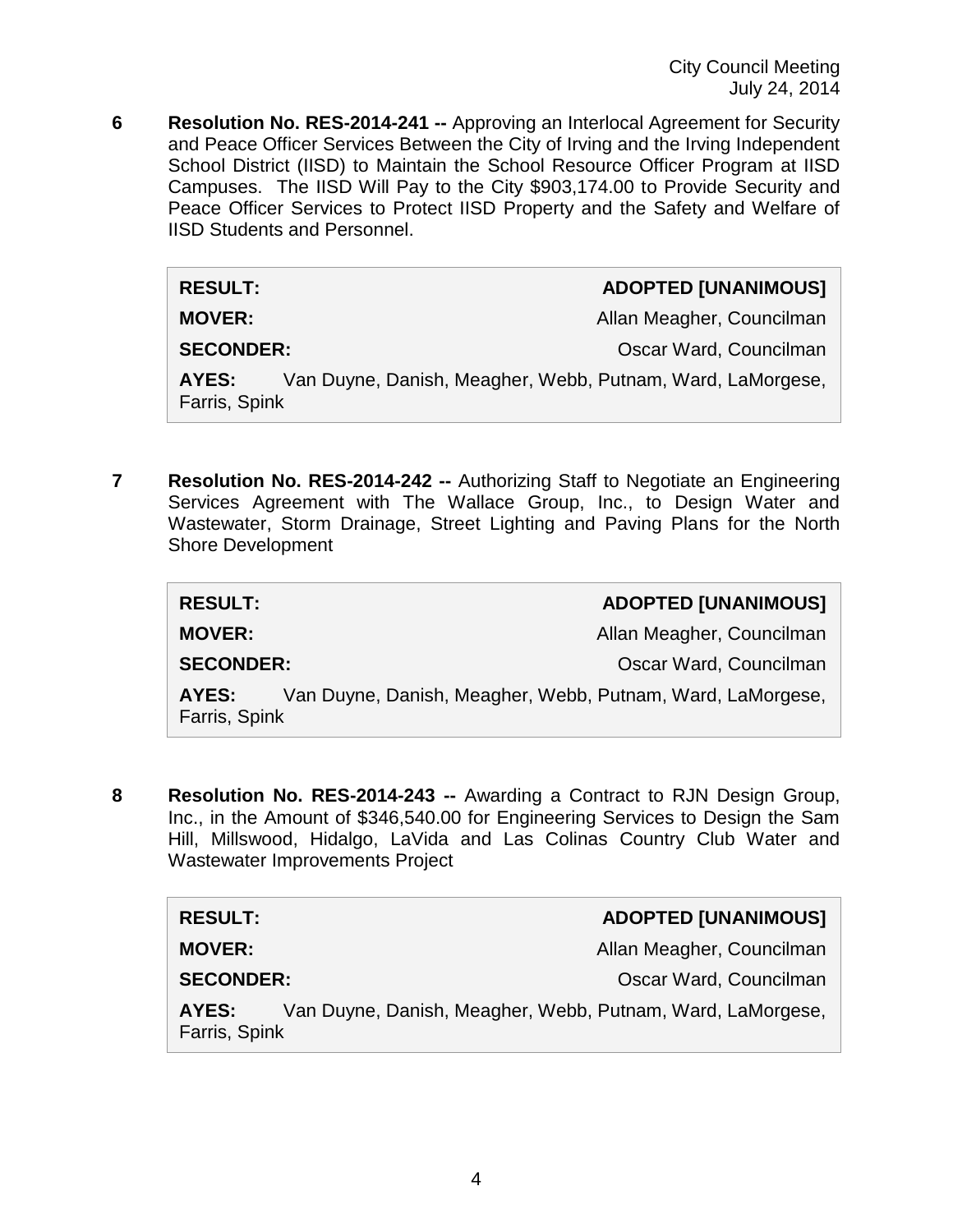**9 Resolution No. RES-2014-244 --** Renewing an Agreement with AT&T for T1 Circuits in the Amount of \$346,000.00 through the State of Texas Department of Information Resources (DIR) Program

| <b>RESULT:</b>                                                                       | <b>ADOPTED [UNANIMOUS]</b> |
|--------------------------------------------------------------------------------------|----------------------------|
| <b>MOVER:</b>                                                                        | Allan Meagher, Councilman  |
| <b>SECONDER:</b>                                                                     | Oscar Ward, Councilman     |
| Van Duyne, Danish, Meagher, Webb, Putnam, Ward, LaMorgese,<br>AYES:<br>Farris, Spink |                            |

**10 Resolution No. RES-2014-245 --** Approving Verizon IP Services in the Amount of \$150,000.00 through the Tariff Exchange

| <b>RESULT:</b>                                                                       | <b>ADOPTED [UNANIMOUS]</b> |
|--------------------------------------------------------------------------------------|----------------------------|
| <b>MOVER:</b>                                                                        | Allan Meagher, Councilman  |
| <b>SECONDER:</b>                                                                     | Oscar Ward, Councilman     |
| Van Duyne, Danish, Meagher, Webb, Putnam, Ward, LaMorgese,<br>AYES:<br>Farris, Spink |                            |

**11 Resolution No. RES-2014-246 --** Approving Cell Phone Services with Verizon Wireless in the Amount of \$460,000.00 through the State of Texas Department of Information Resources (DIR) Program

| <b>RESULT:</b>                                                                       | <b>ADOPTED [UNANIMOUS]</b> |
|--------------------------------------------------------------------------------------|----------------------------|
| <b>MOVER:</b>                                                                        | Allan Meagher, Councilman  |
| <b>SECONDER:</b>                                                                     | Oscar Ward, Councilman     |
| Van Duyne, Danish, Meagher, Webb, Putnam, Ward, LaMorgese,<br>AYES:<br>Farris, Spink |                            |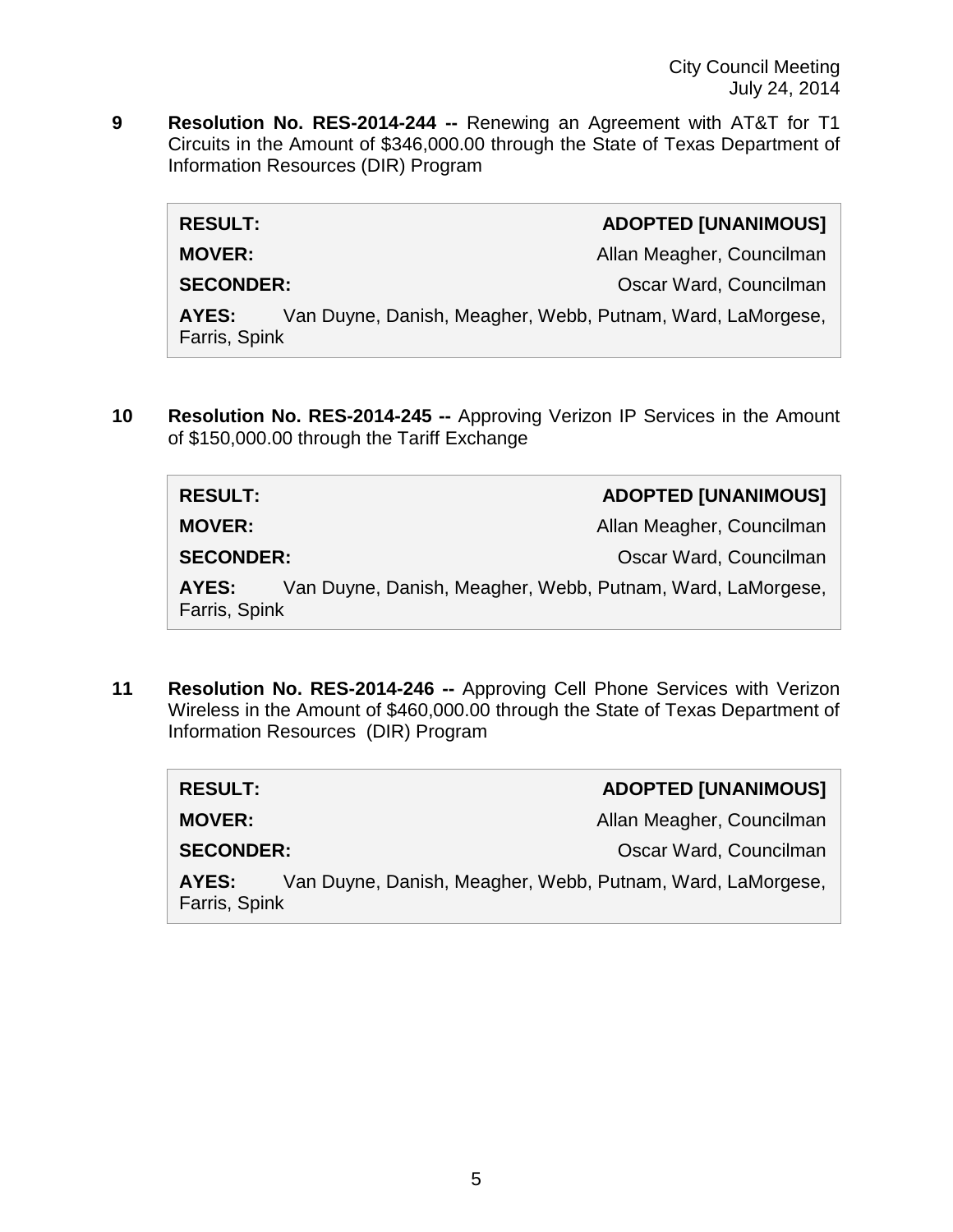City Council Meeting July 24, 2014

**12 Resolution No. RES-2014-247 --** Approving Addendum No. 3 to the Engineering Services Agreement with Freese and Nichols, Inc., in the Amount of \$96,189.00 for Improvements to the Hackberry and Northgate Pump Stations

| <b>RESULT:</b>                                                                       | <b>ADOPTED [UNANIMOUS]</b> |
|--------------------------------------------------------------------------------------|----------------------------|
| <b>MOVER:</b>                                                                        | Allan Meagher, Councilman  |
| <b>SECONDER:</b>                                                                     | Oscar Ward, Councilman     |
| Van Duyne, Danish, Meagher, Webb, Putnam, Ward, LaMorgese,<br>AYES:<br>Farris, Spink |                            |

**13 Resolution No. RES-2014-248 --** Approving and Accepting the Bid of APAC Texas, Inc., in the Total Not to Exceed Amount of \$600,000.00 for Milling and Asphalt Overlay

| <b>RESULT:</b>                                                                       | <b>ADOPTED [UNANIMOUS]</b> |
|--------------------------------------------------------------------------------------|----------------------------|
| <b>MOVER:</b>                                                                        | Allan Meagher, Councilman  |
| <b>SECONDER:</b>                                                                     | Oscar Ward, Councilman     |
| Van Duyne, Danish, Meagher, Webb, Putnam, Ward, LaMorgese,<br>AYES:<br>Farris, Spink |                            |

**14 Resolution No. RES-2014-249 --** Renewing the Annual Contract with Eikon Consulting Group, LLC, in an Amount Not to Exceed \$300,000.00 for Structural Engineering Services

| <b>RESULT:</b>                                                                       | <b>ADOPTED [UNANIMOUS]</b> |
|--------------------------------------------------------------------------------------|----------------------------|
| <b>MOVER:</b>                                                                        | Allan Meagher, Councilman  |
| <b>SECONDER:</b>                                                                     | Oscar Ward, Councilman     |
| Van Duyne, Danish, Meagher, Webb, Putnam, Ward, LaMorgese,<br>AYES:<br>Farris, Spink |                            |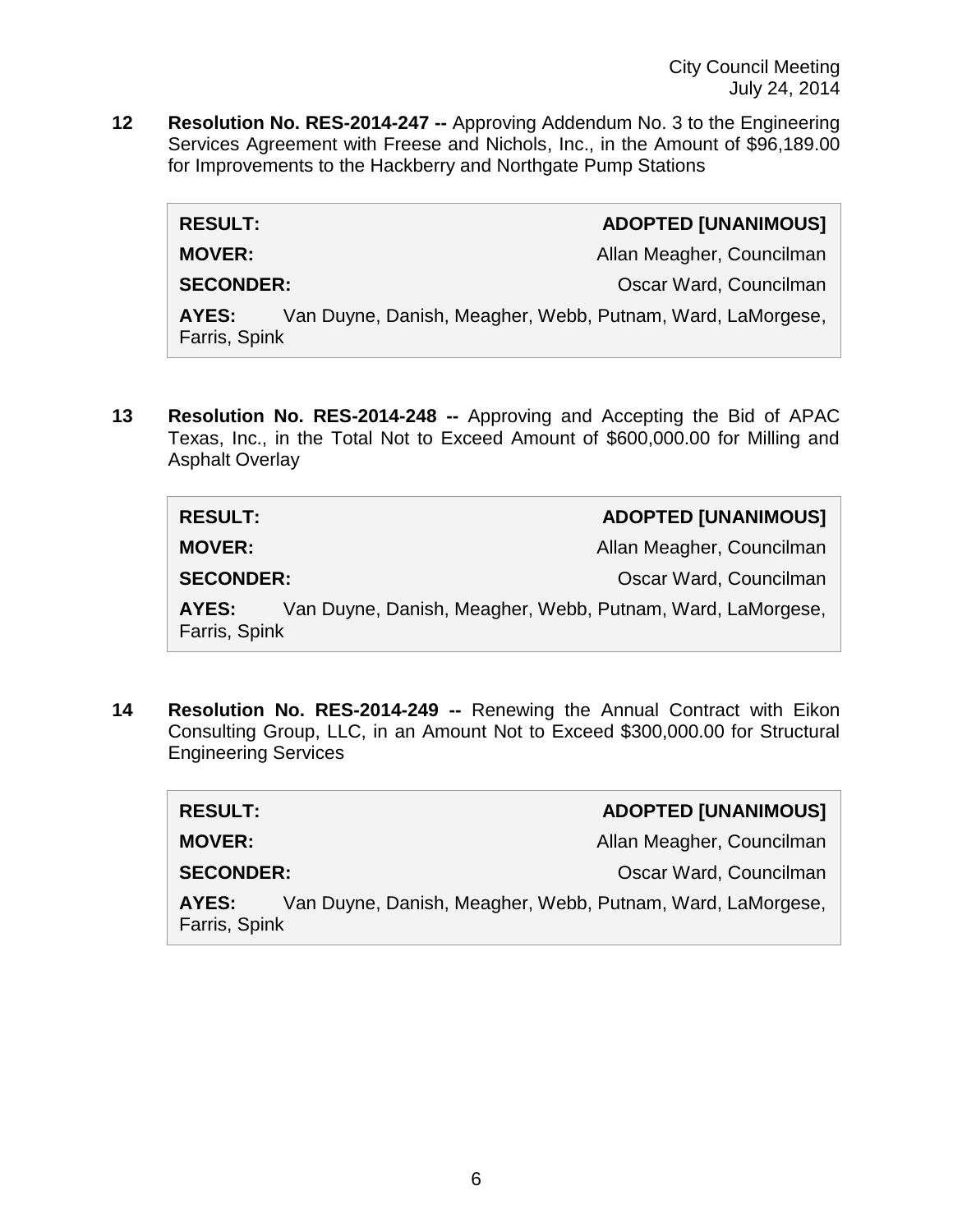City Council Meeting July 24, 2014

**15 Resolution No. RES-2014-250 --** Renewing the Annual Contract with Glass Doctor of North Texas in an Amount Not to Exceed \$75,000.00 for Glass Replacement Services

| <b>RESULT:</b>         | <b>ADOPTED [UNANIMOUS]</b>                                 |
|------------------------|------------------------------------------------------------|
| <b>MOVER:</b>          | Allan Meagher, Councilman                                  |
| <b>SECONDER:</b>       | Oscar Ward, Councilman                                     |
| AYES:<br>Farris, Spink | Van Duyne, Danish, Meagher, Webb, Putnam, Ward, LaMorgese, |
|                        |                                                            |

**16 Resolution No. RES-2014-251 --** Renewing the Annual Contract with Fuelman in the Total Estimated Amount of \$622,594.58 For The Fleet Fuel Card Program

| <b>RESULT:</b>                                                                       | <b>ADOPTED [UNANIMOUS]</b> |
|--------------------------------------------------------------------------------------|----------------------------|
| <b>MOVER:</b>                                                                        | Allan Meagher, Councilman  |
| <b>SECONDER:</b>                                                                     | Oscar Ward, Councilman     |
| Van Duyne, Danish, Meagher, Webb, Putnam, Ward, LaMorgese,<br>AYES:<br>Farris, Spink |                            |

# **ZONING CASES AND COMPANION ITEMS**

**17 Resolution No. RES-2014-252 --** Approving Sign Variance Case #S1402-0025 to Reface an Existing Non-Conforming Pole Sign - Approximately 1.35 Acres Located at 1120 East Irving Boulevard - Advance Auto Parts, Applicant - Santander Irvingate, LTD, Owner

Applicant requested Sign Variance Case #S1402-0025 be withdrawn.

No council action is necessary.

**RESULT: WITHDRAWN NO VOTE**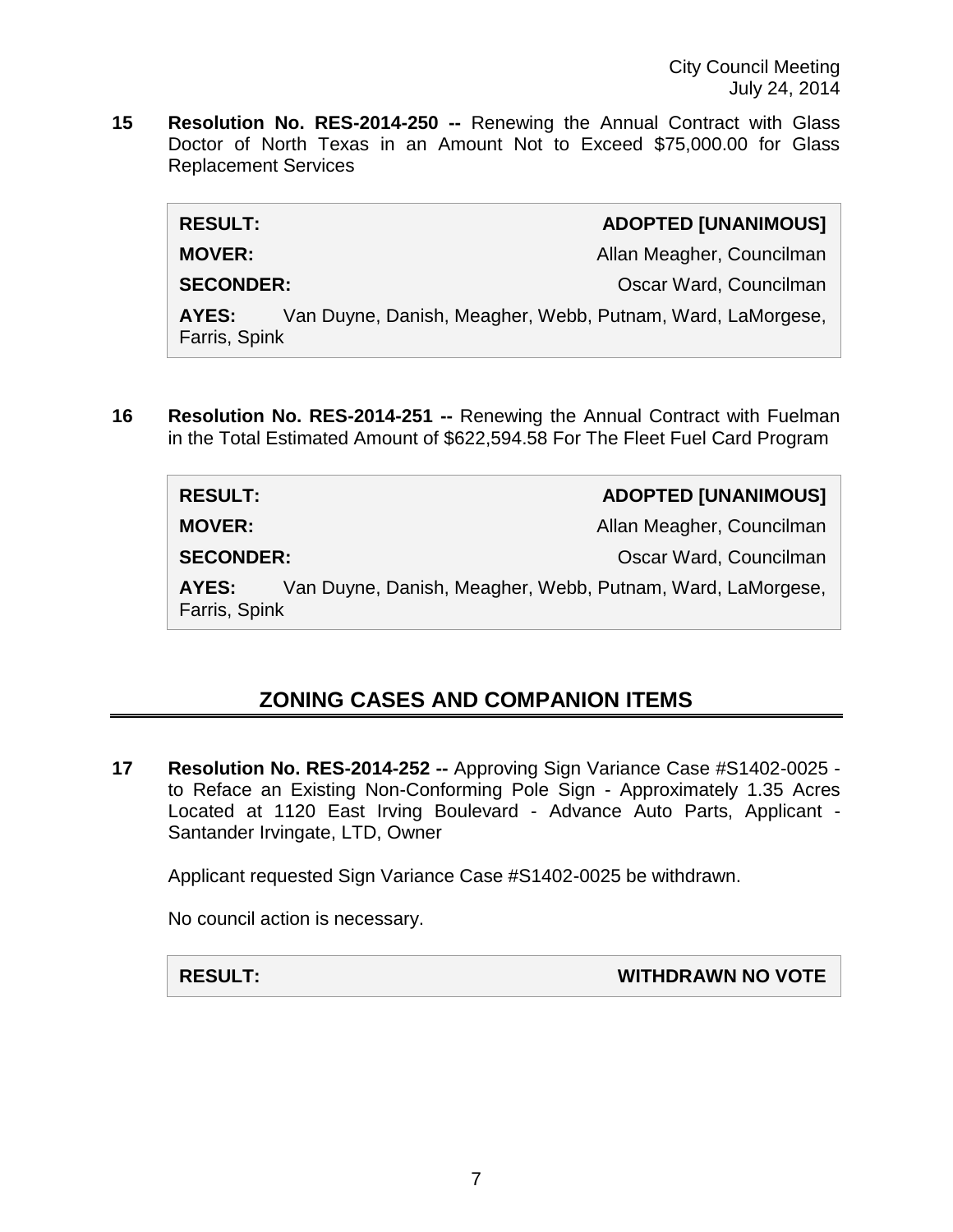**18 Ordinance No. ORD-2014-9597 --** Zoning Case #ZC13-0034 - Granting S-P-2 (Generalized Site Plan) for C-C (Community Commercial) Uses Including Warehousing, Outside Storage and Vehicle Lease and Rental Uses - Approximately 5.7 Acres Located at 100 South Belt Line Road - Payless Business Park, LP, Applicant/Owner

Motioned by Councilman Meagher, seconded by Councilman Ward to postpone Zoning Case #ZC13-0034 to the August 7, 2014 Council meeting.

Motion approved 9-0.

#### **RESULT: POSTPONED [UNANIMOUS] Next: 8/7/2014 7:00 PM**

**MOVER:** Allan Meagher, Councilman

**SECONDER:** COUNTER COUNTER SECONDER:

**AYES:** Van Duyne, Danish, Meagher, Webb, Putnam, Ward, LaMorgese, Farris, Spink

**19 Ordinance No. ORD-2014-9598 --** Zoning Case #ZC14-0027 - Granting S-P-2 (Generalized Site Plan) for R-7.5 (Single Family) Uses - Approximately 0.26 Acres Located at 601 Fenimore Avenue - Pastor Melendez and Sonia Melendez, Owner/Applicant

Mayor Van Duyne opened the public hearing at approximately 7:37 p.m.

The following individual(s) signed up to speak in support of this item: Humberto Castillo, 13019 Glenwood Trail, Forney, TX

Mayor Van Duyne closed the public hearing at approximately 7:37 p.m.

Motioned by Councilman Danish, seconded by Councilman Ward to Approve Zoning Case #ZC14-0027 - Granting S-P-2 (Generalized Site Plan) for R-7.5 (Single Family) Uses - Approximately 0.26 Acres Located at 601 Fenimore Avenue - Pastor Melendez and Sonia Melendez, Owner/Applicant

Motion approved 9-0.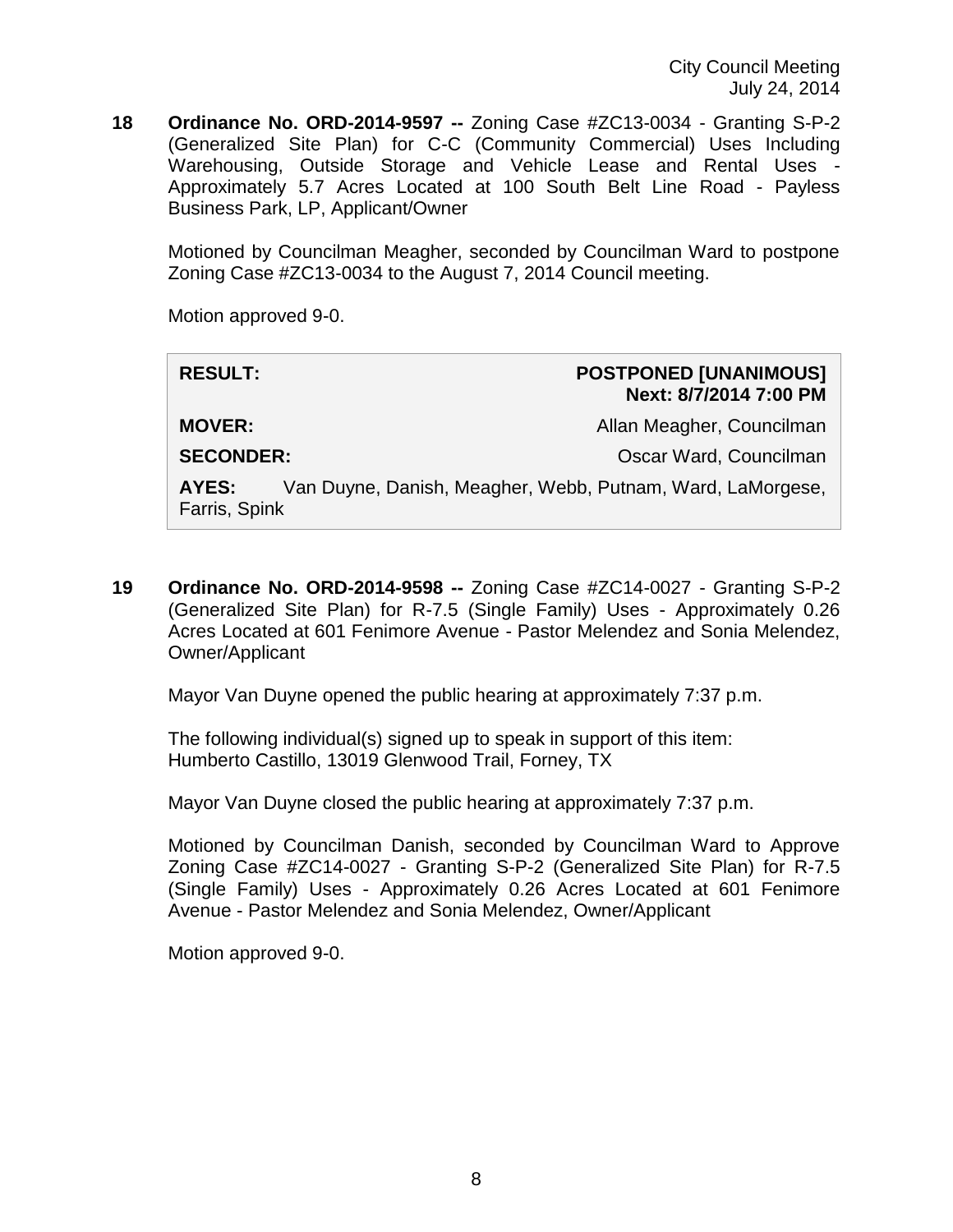#### **RESULT: ADOPTED [UNANIMOUS]**

**MOVER:** John C. Danish, Councilman

**SECONDER:** COUNTER COUNTER SECONDER:

**AYES:** Van Duyne, Danish, Meagher, Webb, Putnam, Ward, LaMorgese, Farris, Spink

**20 Ordinance No. ORD-2014-9599 --** Zoning Case #ZC14-0028 - Granting S-P-1 (Detailed Site Plan) for R-AB (Restaurant with the Attendant Accessory Use of the Sale of Alcoholic Beverages for On-Premises Consumption) Uses - Approximately 1.4 Acres Located on the North Side of IH 635, West of Rosche Drive - Shaw Hofstra & Associates, Applicant - Kellan Restaurant Management Corp., Owner

Mayor Van Duyne opened the public hearing at approximately 7:38 p.m.

No one signed up to speak on this item at tonight's meeting.

Mayor Van Duyne closed the public hearing at approximately 7:38 p.m.

Motioned by Councilman Ward, seconded by Councilman Spink to Approve Zoning Case #ZC14-0028 - Granting S-P-1 (Detailed Site Plan) for R-AB (Restaurant with the Attendant Accessory Use of the Sale of Alcoholic Beverages for On-Premises Consumption) Uses - Approximately 1.4 Acres Located on the North Side of IH 635, West of Rosche Drive - Shaw Hofstra & Associates, Applicant - Kellan Restaurant Management Corp., Owner

Motion approved 9-0.

| <b>RESULT:</b>                                                                       |  | <b>ADOPTED [UNANIMOUS]</b> |
|--------------------------------------------------------------------------------------|--|----------------------------|
| <b>MOVER:</b>                                                                        |  | Oscar Ward, Councilman     |
| <b>SECONDER:</b>                                                                     |  | Thomas Spink, Councilman   |
| Van Duyne, Danish, Meagher, Webb, Putnam, Ward, LaMorgese,<br>AYES:<br>Farris, Spink |  |                            |